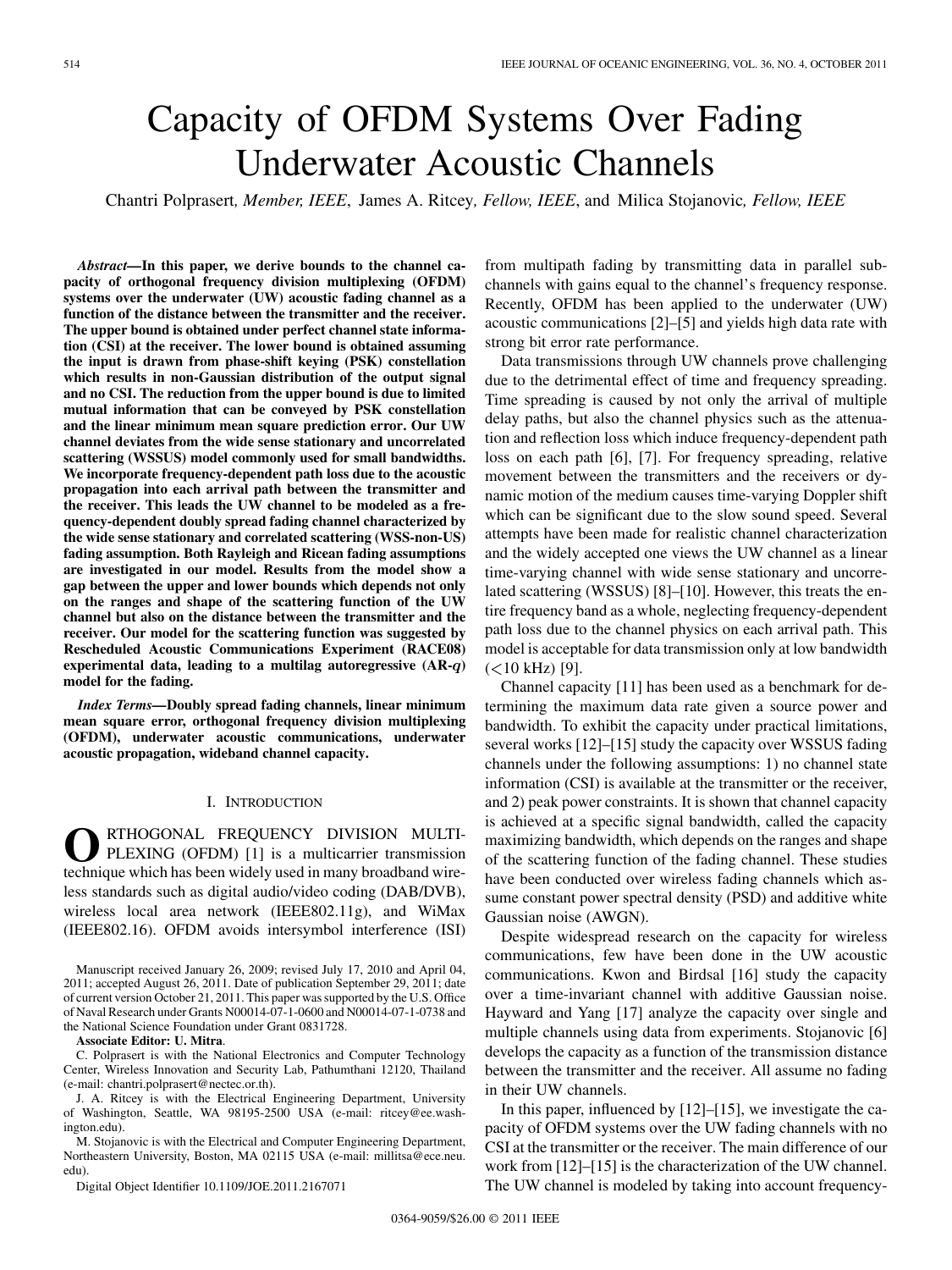dependent path loss due to the acoustic propagation which depends on the signal bandwidth and propagation distance of each arrival path. This invalidates the assumption of stationarity in frequency of the WSSUS model and leads to a frequency-dependent doubly spread (DS) fading channels characterized by the wide sense stationary and correlated scattering (WSS-non-US) [18] assumptions. Compared to the conventional WSSUS model which is uncorrelated in both delay and Doppler domains, the proposed model is still uncorrelated in the Doppler but correlated in the delay domain. Using this channel model, we derive the capacity upper and lower bounds by assuming the acoustic propagation and ambient noise PSD are available at both the transmitter and the receiver. The capacity upper bound is derived assuming perfect CSI at the receiver. The capacity lower bound is obtained by the mutual information rate whose input is an independent and identically distribution (i.i.d.) random variable (RV) and is drawn from a PSK modulation [12], [19]. This results in a non-Gaussian distribution for the output signal. Based on several fading models of the underwater channels [8], results are obtained when statistical property of the UW channels is model by Rayleigh and Ricean fading. Reduction from the upper bound is due to the limited mutual information that can be conveyed by PSK constellation and the linear minimum mean square error (MMSE) prediction error. Simulation results show a gap between the upper and lower bounds which depends not only on the ranges and shape of the scattering function of the UW channel, but also the distance between the transmitter and the receiver. Results are confirmed when tested with the scattering function we obtain from the 2008 Rescheduled Acoustic Communications Experiment (RACE08) experimental data.

We use cyclic-prefix OFDM (CP-OFDM) as a framework to investigate channel capacity. Applications to other block-based multicarrier transmissions are straightforward and will be considered as future work.

This paper is organized as follows. In Section II, we discuss OFDM system model and propose frequency-dependent UW DS fading channels. Then, we derive capacity upper and lower bounds of the OFDM systems in Section III. ICI analysis on the limitations of our model and simulation results are presented in Section IV. Section V shows results over experimental data.

*Notation:* Let  $\boldsymbol{x}$  be a column vector.  $diag(\boldsymbol{x})$  is a diagonal matrix with x on its diagonal;  $E[\cdot]$  is the expectation;  $(\cdot)^*, (\cdot)^H$ ,  $\left(\cdot\right)^{T}$  denote complex conjugate, Hermitian, and transpose, respectively;  $x \sim \mathcal{CN}(0, R_x)$  means a circularly symmetric complex Gaussian random vector with zero mean and covariance matrix  $E[\mathbf{x}\mathbf{x}^H] = \mathbf{R}\mathbf{x}$ ;  $\text{sinc}(x) = \sin(\pi x)/(\pi x)$ ; $\otimes$  is convolution.  $A \odot B$  is the element-wise product of matrix A and B.

## II. OFDM SYSTEM AND UW CHANNEL MODEL

In this section, we develop an OFDM system model for UW acoustic communications. Then, we study physical and statistical properties of UW channels and propose a frequency-dependent UW DS fading channel. Finally, the PSD of the ambient noise is investigated.

#### *A. OFDM System*

We consider a conventional CP-OFDM system [1]. The discrete-time equivalent baseband model is shown in Fig. 1.



Let  $X_n = [X_{n,0} \cdots X_{n,K-1}]^T$  and denote an input and its corresponding output block of data which are sent and received at the  $n$ th OFDM symbol duration, respectively. Assuming the guard interval  $L_{cp}$  is longer than the channel length L to avoid the interblock interference (IBI), the input/output relationship can be written as

$$
Y_{n,k} = G_{n,k}(d)X_{n,k} + N_{n,k}
$$
 (1)

where  $k \in [0, \ldots, K-1]$  is the subcarrier index and  $n \in$  $[0, N-1]$ . *d* is the distance between the transmitter and the receiver.  $G_{n,k}(d)$  denotes the channel transfer function at the kth subcarrier. This simplifies the fading effect into multiplicative coefficient and will be the basis for analysis of the UW channels for the rest of this paper. Its relationship with the distance  $d$  will be elaborated on in Section II-B. We assume the impact of ICI is negligible through appropriate parameter settings discussed in Section IV-A and justified in Appendix I.  $N_{n,k}$  is the ambient noise in the ocean explained in Section II-C.

For simplicity, we characterize the overall system input/output of the entire  $N$  OFDM transmissions by a vector of size  $NK \times 1$ 

$$
\mathbf{Y} = \text{diag}(\mathbf{X})\mathbf{G}(d) + \mathbf{N} = \text{diag}(\mathbf{G}(d))\mathbf{X} + \mathbf{N} \qquad (2)
$$

where

$$
\mathbf{Y} = [\mathbf{Y}_0^T \dots \mathbf{Y}_{N-1}^T]^T \text{ and } \mathbf{Y}_n = [Y_{n,0} \dots Y_{n,K-1}]^T
$$
\n(3)\n
$$
\mathbf{X} = [\mathbf{X}_0^T \dots \mathbf{X}_{N-1}^T]^T \text{ and } \mathbf{X}_n = [X_{n,0} \dots X_{n,K-1}]^T
$$
\n(4)\n
$$
\mathbf{N} = [\mathbf{N}_0^T \dots \mathbf{N}_{N-1}^T]^T \text{ and } \mathbf{N}_n = [N_{n,0} \dots N_{n,K-1}]^T
$$
\n(5)

$$
\mathbf{G}(d) = [\mathbf{G}_0^T(d) \dots \mathbf{G}_{N-1}^T(d)]^T
$$

and

$$
\mathbf{G}_n(d) = [G_{n,0}(d) \dots G_{n,K-1}(d)]^T.
$$
 (6)

These matrices will be used to derive channel capacity in Section III.

#### *B. Characterization of the Approximate DS Fading Channels*

UW channels are characterized by physical and statistical properties. The physical property is the attenuation which depends on the propagation distance and bandwidth of the transmitted signal. For the statistical part, the channel is usually assumed WSSUS. We model a channel by taking into account both properties to form a frequency-dependent DS fading channel.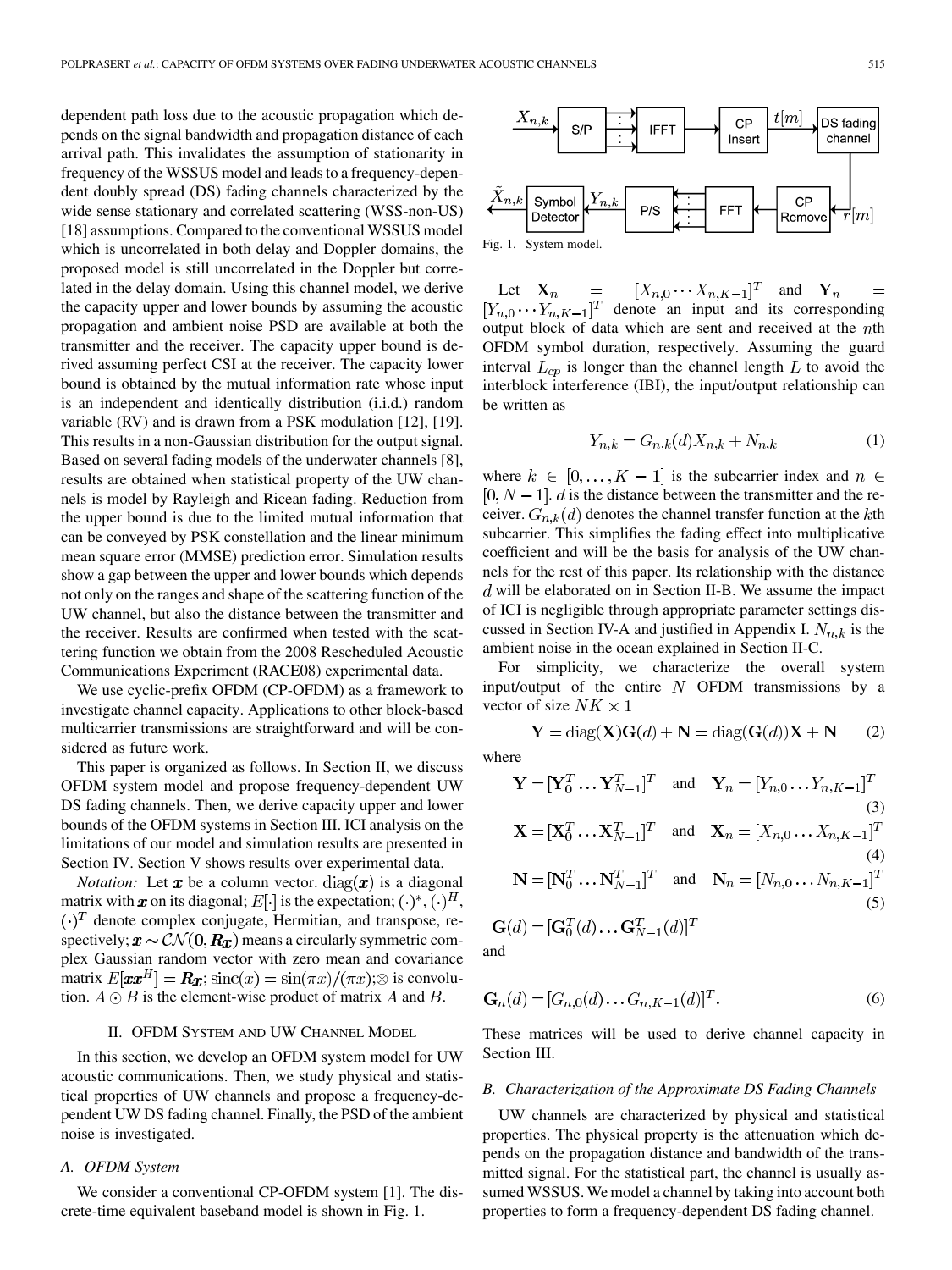*1) Frequency-Dependent Path Loss:* For signals propagated through UW medium, its energy is attenuated as a function of both the distance and signal frequency. This attenuation or path loss is a combination of the geometric spreading and absorption and can be written as [23]

$$
Q^2(d, f) = d^{-sp}(q^2(f))^{-d}
$$
\n(7)

where  $d$  is the distance (meter) the signal has propagated and  $f$ is the frequency in kilohertz.  $d^{-sp}$  represents the spreading loss and sp is the spreading factor which is set to 1.5.  $q^2(f)$  is the absorption coefficient in seawater which depends on numerous parameters and is given by [23]

$$
10\log(q^2(f)) = 2.49 \times 10^{-7} f^2 + 0.99 \frac{f^2}{f^2 + 1.23 \times 10^4} + 1.48 \times 10^{-4} \frac{f^2}{f^2 + 1.522} dB/m.
$$
 (8)

Equation (8) is calculated when the salinity  $S$  is 35 parts per thousand (ppt), gauge pressure  $P_a$  is 1 atm, temperature  $T = 14$  $\rm{^{\circ}C}$ , and the relaxation frequency is 111 kHz. These parameters are used for the rest of this paper.

*2) Conventional Statistical Model:* In [9] and [10], UW CIR is modeled by a sum of several multipath components. Let  $h(t, \tau)$  denote a continuous-time CIR of linear time-variant (LTV) UW channels and its corresponding transfer function  $H(t,f)$ 

$$
h(t,\tau) = \sum_{i=0}^{I-1} h_i(t)\delta(\tau - \tau_i), \quad H(t,f) = \sum_{i=0}^{I-1} h_i(t)e^{-j2\pi f\tau_i}
$$
\n(9)

where  $I$  is the number of arrival paths. WSSUS is commonly assumed to characterize the channel [8]–[10], [24], i.e.,  $E\{h[t,\tau]h^*[t',\tau']\} = R_{h_c}(t-t',\tau)\delta(\tau-\tau')$  where  $R_{h_c}(t-t',\tau)$  is the autocorrelation function of the delay  $\tau$  between time t and t'. Its corresponding scattering function is  $S_c(\tau,\nu) = \int R_{h_c}(\Delta t, \tau) \exp(-j2\pi \Delta t \nu) d\Delta t$  where  $\tau \in [0, \tau_m]$ . Let  $\tau_m$  and  $f_d$  denote the maximum channel delay spread and 3-dB Doppler spread of  $S_c(\tau, \nu)$ , respectively. This assumption is appropriate when the bandwidth is less than 10 kHz [9].

*3) Frequency-Dependent DS Fading Channels:* Conventional UW propagation studies use WSSUS properties to characterize LTV UW channels, assuming equal attenuation across the signal bandwidth. This treats the entire frequency band as flat, neglecting frequency-dependent parameters of the individual arrival path. Frequency dependence of the *instantaneous* channel transfer function comes from different arrival time of the delay paths. However, various factors from channel physics such as the attenuation, reflection loss, or the transmitter/receiver operating ranges influence frequency dependency on the path loss. In this paper, we limit the impact of channel physics to only the attenuation  $Q^2(d_i, f)$  (7) where  $d_i$  is the propagation distance of the *i*th delay path. Let  $\chi_{d_i}(\tau)$  denote a CIR of the *i*th delay path corresponding to  $Q(d_i, f)$ , i.e.,  $Q(d_i, f) = \int \chi_{d_i}(\tau) \exp(-j2\pi f \tau) d\tau$  where  $Q^2(d_i, f) = Q(d_i, f)Q^*(d_i, f)$ . Taking into account  $\chi_{d_i}(\tau)$ yields a modified channel CIR,  $q_d(t, \tau)$ 

$$
g_d(t,\tau) = \sum_{i=0}^{I-1} h_i(t) \chi_{d_i}(\tau) \otimes \delta(\tau - \tau_i)
$$
 (10)

$$
G_d(t, f) = \int g_d(t, \tau) e^{-j2\pi\tau f} d\tau
$$

$$
= \sum_{i=0}^{I-1} h_i(t) Q(d_i, f) e^{-j2\pi\tau_i f} \tag{11}
$$

$$
\approx Q(d_0, f) \sum_{i=0}^{I-1} h_i(t) e^{-j2\pi\tau_i f} \tag{12}
$$

$$
=Q(d,f)H(t,f).
$$
\n(13)

 $d_0$  is the distance between the transmitter and the receiver and we neglect the subscript of  $d$  in (13) for simplicity. The approximation (12) is assumed given that  $Q(d, f) \approx Q(d_{I-1}, f)$ . This is justified when  $\tau_{I-1} - \tau_0 < 10$  ms.  $(|Q(d_{I-1}, f)|)$  is within 2.62% of  $|Q(d, f)|$  for  $f < 50$  kHz and  $d \ge 5$  km.) Hence, the modified CIR is

$$
g_d(t,\tau) = \chi_d(\tau) \otimes \sum_{i=0}^{I-1} h_i(t)\delta(\tau - \tau_i). \tag{14}
$$

From the sampling theorem, the  $T_s$ -spaced discrete-time CIR is [25]

$$
g_{0,d}[m,p_l] = \int_{\tau} g_d(mT_s, \tau) \text{sinc}(B\tau - p_l) d\tau \qquad (15)
$$

$$
\approx g_d(mT_s, p_lT_s) \tag{16}
$$

$$
= \chi_d[l] \otimes h_0[m, p_l] \tag{17}
$$

where  $B = 1/T_s$  and the approximation (16) is assumed for large B.  $\chi_d[l] \approx \chi_d(lT_s)$  and  $h_0[m, p_l] \approx h(mT_s, p_lT_s)$ .  $l \in$  $[0,\ldots,L-1], L = \lceil \tau_m/T_s \rceil$  and  $\tau_m = \tau_{I-1}$  is the maximum channel delay spread. From (17), the channel transfer function  $G_{n,k}(d)$  can be written as

 $=$ 

$$
G_{n,k}(d)
$$
  
\n
$$
= \sum_{m'=0}^{K-1} \left( \frac{1}{K} \sum_{l=0}^{L-1} g_{0,d}^n [m' + L_{cp}, l] \sum_{p=0}^{K-1} e^{j2\pi p(m'-l)/K} \right)
$$
  
\n
$$
\times e^{-j2\pi m'k/K}
$$
  
\n
$$
= \sum_{p=0}^{K-1} \sum_{l=0}^{L-1} \left( \frac{1}{K} \sum_{m'=0}^{K-1} (\chi_d[l] \otimes h_0^n [m' + L_{cp}, l]) \right)
$$
  
\n
$$
\times e^{j2\pi m'(p-k)/K} \right) e^{-j2\pi p l/K}
$$
(19)

$$
= \sum_{p=0}^{K-1} \sum_{l=0}^{L-1} G_{n,l}^d [p-k] e^{-j2\pi p l/K}
$$
 (20)

$$
\approx \sum_{l=0}^{L-1} G_{n,l}^d [0] e^{-j2\pi kl/K} \tag{21}
$$

$$
= Q(d, f_k)H_{n,k} \tag{22}
$$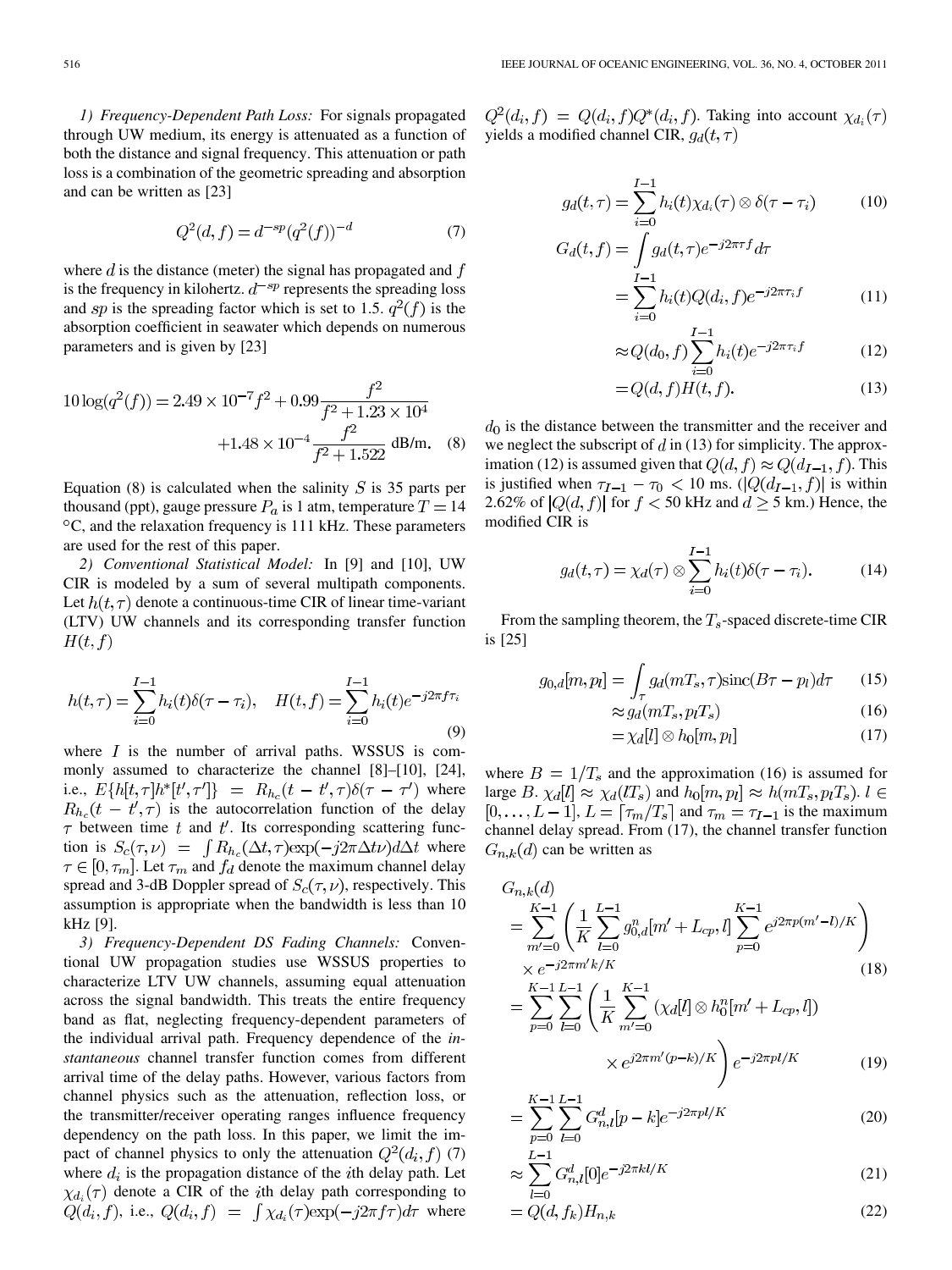where  $f_k = f_c + k/(KT_s)$  and  $f_c$  is the center frequency corresponding to the zeroth subcarrier.  $g_{0,d}^n[m',l] = g_{0,d}[nN_s +$  $p_0 + m', p_l$  and  $h^n[m', l] = h_0[nN_s + p_0 + m', p_l]$  where  $N_s = L_{cp} + K$  is the OFDM symbol length and  $p_0$  is the arrival time of the first arrival path. Equation (21) is obtained under negligible ICI which will be discussed in Section IV. Moreover

$$
H_{n,k} = \sum_{l=0}^{L-1} \left( \frac{1}{K} \sum_{m'=0}^{K-1} h_0^n [m' + L_{cp}, l] \right) e^{-j2\pi lk/K}
$$
  
= 
$$
\sum_{l=0}^{L-1} h_{n,l} [0] e^{-j2\pi lk/K}
$$
(23)

$$
Q(d, f_k) = \sum_{l=0}^{L-1} \chi_d[l] e^{-j2\pi lk/K}
$$
\n(24)

and

$$
G_{n,l}^d[p-k] = \frac{1}{K} \sum_{m'=0}^{K-1} (\chi_d[l] \otimes h_0^n[m'+L_{cp}, l]) e^{j2\pi m'(p-k)/K}.
$$
\n(25)

 $G_{n,k}(d)$  is the fading gain encountered by the signal transmitted on the kth subcarrier.  $Q(d, f_k)$  is assumed constant within a subcarrier with center frequency  $f_k$ .  $h_{n,k}[0]$  is the approximate CIR. Expression (22) simplifies the transfer function of the frequency-dependent UW DS channels into a multiplication of two terms: the attenuation  $Q(d, f_k)$  and *statistical*  $H_{n,k}$  parts governed by the scattering function  $S[l, \lambda]$ . We assume  $S[l, \lambda] \approx$  $S_c(T_s, \lambda/T_b)$  when the variation of  $h_0[m, p_l]$  within  $T_b(T_b =$  $N_sT_s$ ) is negligible [32].  $T_b$  is the OFDM symbol interval  $\lambda \in$  $[-0.5, 0.5]$ . Its range  $(L, \lambda_d)$  is related to  $(\tau, f_d)$  of  $S_c(\tau, \nu)$ through  $L = \lfloor \tau_m B \rfloor$  and  $\lambda_d = f_d T_b$ . This leads  $G_{n,k}(d)$  to a WSS but non-US fading channel [18]

$$
E\{G_{n',k'}(d)G_{n,k}^*(d)\}
$$
  
=  $Q(d, f_k)Q^*(d, f_{k'})R_H[n - n', k - k']$  (26)

where  $R_H[n - n', k - k'] = E[H_{n,k} H_{n',k'}^*]$ . Compared to the conventional WSSUS model which is uncorrelated in both delay and Doppler domains due to the stationarity in time and frequency, the proposed model  $G_{n,k}(d)$  is still uncorrelated in Doppler but correlated in the delay domain because of the attenuation. To further investigate  $G_{n,k}(d)$ , Fig. 2 shows a realization of  $|G_{n,k}(d)|^2$  when  $d=5$  and 20 km. The approximate CIR  $h_{n,l}[0]$ , which generates the statistical part  $H_{n,k}$ , is assumed zero-mean complex Gaussian random variables with exponentially decaying power delay profile (PDP) with 20-dB power difference between the first and last paths. Transmit bandwidth is 51.2 kHz. Channel delay length is assumed 5 ms which corresponds to  $L = 256$ . The number of subcarriers K is 512. From Fig. 2, it is evident that the propagation distance and signal frequency have a significant impact on the realization of  $|G_{n,k}(d)|^2$ .

To be consistent with  $(2)$ – $(5)$ , from  $(22)$ , a vector form for  $G_{n,k}(d)$  is

$$
\mathbf{G}_n(d) = \mathbf{Q}(d)\mathbf{H}_n\tag{27}
$$

where  $\mathbf{Q}(d) = \text{diag}([Q(d, f_0) \cdots Q(d, f_{K-1})])$  and  $\mathbf{H}_n =$  $[H_{n,0}\cdots H_{n,K-1}]^T$  from (23).



Fig. 2. Impact of the attenuation  $Q^2(d, f_k)$  on a realization of  $|G_{n,k}(d)|$ when for  $d = 5$  and 20 km.

#### *C. Ambient Noise*

 $N_{n,k}$  in (1) is assumed the ambient noise in the ocean. The ambient noise consists of four sources [6]: turbulence  $A_t(f)$ , shipping  $A_s(f)$ , waves  $A_w(f)$ , and thermal noise  $A_{th}(f)$ . They can be described by Gaussian statistics with a continuous PSD in dBre/ $\mu$ Pa per hertz

$$
A_t(f) = 17 - 30 \log f
$$
  
\n
$$
A_s(f) = 40 + 20(s - 0.5) + 26 \log f - 60 \log(f + 0.03)
$$
  
\n
$$
A_w(f) = 50 + 7.5\sqrt{w} + 20 \log f - 40 \log(f + 0.4)
$$
  
\n
$$
A_{th}(f) = -15 + 20 \log f
$$
 (28)

where  $f$  is frequency in kilohertz and the overall noise PSD is  $A(f) = 10 \log \left( 10^{A_t(f)/10} + 10^{A_s(f)/10} \right)$ 

$$
+10^{A_w(f)/10} + 10^{A_{th}(f)/10} \Big). \quad (29)
$$

 $s \in [0,1]$  is the shipping activity and w is the wind speed in meters per second. The ratio of the attenuation  $Q^2(d, f)$  and the ambient noise PSD  $A(f)$  is crucial in determining a frequency band that maximizes signal-to-noise ratio (SNR) for each transmission distance.

## III. CAPACITY OF THE UW CHANNELS

We derive the upper bound  $U_c(d)$  and the lower bound  $L_c(d)$ of the ergodic channel capacity of OFDM systems over UW fading channels as a function of the distance  $d$  between the transmitter and the receiver. The capacity  $C(d)$  is given in bits per second by

$$
C(d) = \lim_{N \to \infty} \frac{1}{NT_b} \sup_{p(\mathbf{X})} I(\mathbf{Y}; \mathbf{X}).
$$
 (30)

 $X$  and  $Y$  are the transmitted and received vectors as defined in (2)–(4) and the maximization is over the set  $p(X)$  of all input distributions that satisfy a given average-power constraint.  $T<sub>b</sub>$ is OFDM symbol interval  $(T_b = N_s T_s)$ .  $U_c(d)$  is obtained when the input vector follows a joint complex Gaussian distribution.  $L_c(d)$  is obtained under imperfect CSI whose reduction from  $U_c(d)$  comes from limited mutual information from PSK constellation and the MMSE prediction error related to channel uncertainty [12], [14]. This bounding technique is used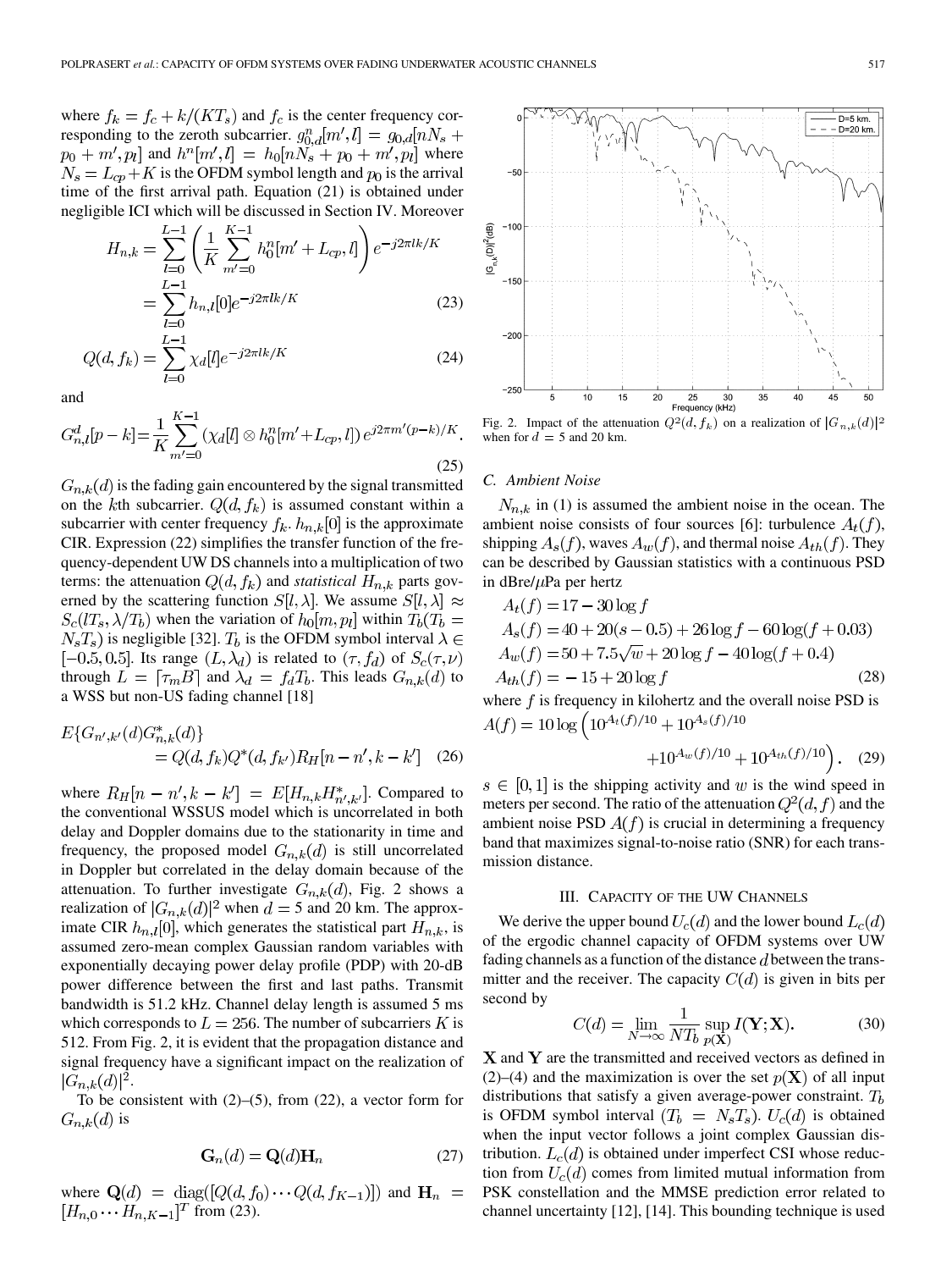in [12] for wireless fading channels. Ours is for UW channels, which exhibit different results because of the frequency-dependent fading statistics of the channels.

The bounds are derived under the following assumptions.

- Information of the attenuation  $Q^2(d, f)$  (7) and the ambient noise PSD  $A(f)$  (29) of the UW channels are available at both the transmitter and the receiver.
- For the statistical part  $[H_{n,k}(23)]$  of UW channels, its approximate CIR  $h_{n,l}[0]$  is assumed a WSSUS random process with variance  $\sigma_l^2$  where  $\sum_l \sigma_l^2 = E[|H_{n,k}|^2] = 1$ . Rayleigh and Ricean fading are assumed in Sections III-B and III-C, respectively. A scattering function which characterizes  $H_{n,k}$  is available at the receiver.
- The noise vector  $N \sim \mathcal{CN}(0, \text{diag}(A))$ .  $A =$  $[{\bf A}_0 \dots {\bf A}_{N-1}]^T$  and  ${\bf A}_n = [A(f_0), \dots, A(f_{K-1})]^T$ from (29).
- The impact of the ICI is negligible compared to  $A(f_k)$ .

Let F denote the subcarrier spacing and  $B = KF$  the signal bandwidth. P is the signal transmit power in dBre/ $\mu$ Pa.

## *A. Upper Bound*

To bound  $\sup_{p(\mathbf{X})} I(\mathbf{Y}; \mathbf{X})$ , we use the chain rule  $I(Y; X) = I(Y; X, G(d)) - I(Y; G(d)|X)$ . The output vector  $Y$  depends on the input vector  $X$  through  $b$  $\equiv$  $diag(X)G(d)$ , so  $I(Y; X, G(d)) = I(Y; b)$ . The upper bound of  $I(Y; b)$  is achieved when the input b  $\sim$  $\mathcal{CN}(\mathbf{0}, \mathbf{I} + \mathbf{R}_{\mathbf{X}}(d) \odot \mathbf{R}_{\mathbf{G}}(d)).$   $\mathbf{R}_{\mathbf{G}}(d) = \mathbb{E}[\mathbf{G}(d)\mathbf{G}^{H}(d)].$ where and  $E[|X_{n,k}|^2]$ . The upper bound  $U_c(d)$  is [27]

$$
C(d) \leq \lim_{N \to \infty} \frac{1}{NT_b} \sup_{\mathbf{R_X}(d)} \log \det(\mathbf{I} + (\mathbf{R_X}(d) \odot \mathbf{R_G}(d))
$$
  
\n
$$
\times \text{diag}(\mathbf{A})^{-1})
$$
  
\n
$$
\leq \lim_{N \to \infty} \frac{1}{NT_b} \sup_{\mathbf{R_X}(d)} \sum_{n=0}^{N-1} \sum_{k=0}^{K-1} \log \left( 1 + E[|X_{n,k}|^2] \right)
$$
  
\n
$$
\times \frac{Q^2(d, f_k)}{A(f_k)} \right) (31)
$$
  
\n
$$
= \frac{1}{T_b} \sum_{k=0}^{K-1} \sup_{\sigma_x^2(d, f_k)} \log \left( 1 + \sigma_x^2(d, f_k) \frac{Q^2(d, f_k)}{A(f_k)} \right)
$$
  
\n
$$
= U_c(d). \tag{32}
$$

Inequality (31) follows from Hadamard's inequality [11]. This result is similar to [6] which is the capacity of the time-invariant UW channels but ours is scaled by a factor of  $FT_b$  which is greater than one to avoid the IBI.  $\sigma_x^2(d, f_k)$  is subject to the source power constraint

$$
F\sum_{k=0}^{K-1} \sigma_x^2(d, f_k) = P.
$$
 (33)

 $U_c$  is obtained when energy allocation across subcarriers satisfies

$$
\sigma_x^2(d, f_k) = \begin{cases} \left[ T_h - \left( \frac{A(f_k)}{Q(d, f_k)^2} \right) \right]^+, & f_k \in B \\ 0, & \text{else} \end{cases}
$$
 (34)

where  $T_h$  is chosen so that (33) is satisfied according to the water-filling algorithm [11] and  $[x]^{+}$  is defined as  $\max(x, 0)$ .

## *B. Lower Bound*  $L_c(d)$  *Over Rayleigh Fading Channels*

We lower bound the capacity (30) by the mutual information rate  $I(Y; X)/NT_b$  when X is drawn from a PSK constellation. Channel fading statistics are assumed available at the receiver, not the transmitter. We follow a similar approach [12] to determine  $L_c(d)$  but our results show that the decrease in  $L_c(d)$ depends not only on the channel variations but also on the propagation distance  $d$  between the transmitter and the receiver. This result has never been presented anywhere for UW channels.

Consider the mutual information  $I(Y; X)$  where each entry of **X**,  $X_{n,k}$ , is drawn from PSK modulation whose amplitude  $|X_{n,k}| = \sigma_x$  and phase  $\angle X_{n,k}$  has a uniform discrete distribution across a circle.  $X_{n,k}$  is an i.i.d. RV. Using the chain rule,  $I(Y; X)$  can be written as

$$
I(\mathbf{Y}; \mathbf{X}) = I(\mathbf{Y}; \mathbf{X}, \mathbf{G}(d)) - I(\mathbf{Y}; \mathbf{G}(d)|\mathbf{X}) \tag{35}
$$

$$
\geq I(\mathbf{Y}; \mathbf{X}|\mathbf{G}(d)) - I(\mathbf{Y}; \mathbf{G}(d)|\mathbf{X}). \tag{36}
$$

The inequality in (36) is due to the nonnegativity property of the mutual information. Exact calculation of the mutual information is infeasible due to the non-Gaussian distribution of  $\bf{Y}$  [28]. Note that [29]

$$
I(\mathbf{Y}; \mathbf{X} | \mathbf{G}(d)) = N I(\mathbf{Y}_N; \mathbf{X}_N | \mathbf{G}_N(d)) \tag{37}
$$

where  $G_N(d) = G_n(d)$ ,  $X_N = X_n$ , and  $Y_N = Y_n$  since the input  $X_{n,k}$  has an i.i.d. distribution and every block of the channel coefficients  $\mathbf{G}_n(d)$  has the same distribution. We set  $\sigma_x^2(d, f_k)$  according to (34) under constraint (33) and apply it to  $I(Y_N; X_N | G_N(d))$ . This water-filling policy is suboptimal for PSK constellation [30].

 $I(Y; G(d)|X)$  is calculated in Appendix II which yields

$$
I(\mathbf{Y}; \mathbf{G}(d)|\mathbf{X}) = \sum_{n=0}^{N-1} \log \det(\mathbf{I} + \mathbf{B}_n(d) \text{diag}(\mathbf{S}(d))) \quad (38)
$$

where  $S(d)$  is the  $K \times 1$  vector whose kth entry is  $\sigma_x^2(d, f_k)Q^2(d, f_k)/A(f_k)$ .  $\mathbf{B}_n(d)$  is the linear MMSE prediction error matrix which depends on both the transmission distance d and channel variation  $R_H[m, k]$ . Then, substituting (37) and (38) into (36), the mutual information  $I(X; Y)$  is

$$
I(\mathbf{X}; \mathbf{Y}) \ge NI(\mathbf{Y}_N; \mathbf{X}_N | \mathbf{G}_N(d))
$$
  
 
$$
- \sum_{n=0}^{N-1} \log \det(\mathbf{I} + \mathbf{B}_n(d) \text{diag}(\mathbf{S}(d))). \quad (39)
$$

Finally, the lower bound  $L_c(d)$  of the capacity  $C(d)$  can be written as

$$
C(d) \ge \lim_{N \to \infty} \frac{1}{NT_b} I(\mathbf{Y}; \mathbf{X})
$$
  
\n
$$
\ge \frac{1}{T_b} I(\mathbf{Y}_{\infty}; \mathbf{X}_{\infty} | \mathbf{G}_{\infty}(d))
$$
  
\n
$$
- \frac{1}{T_b} \log \det(I + \mathbf{B}_{\infty}(d) \text{diag}(\mathbf{S}(d))) \tag{40}
$$
  
\n
$$
= L_c(d) \tag{41}
$$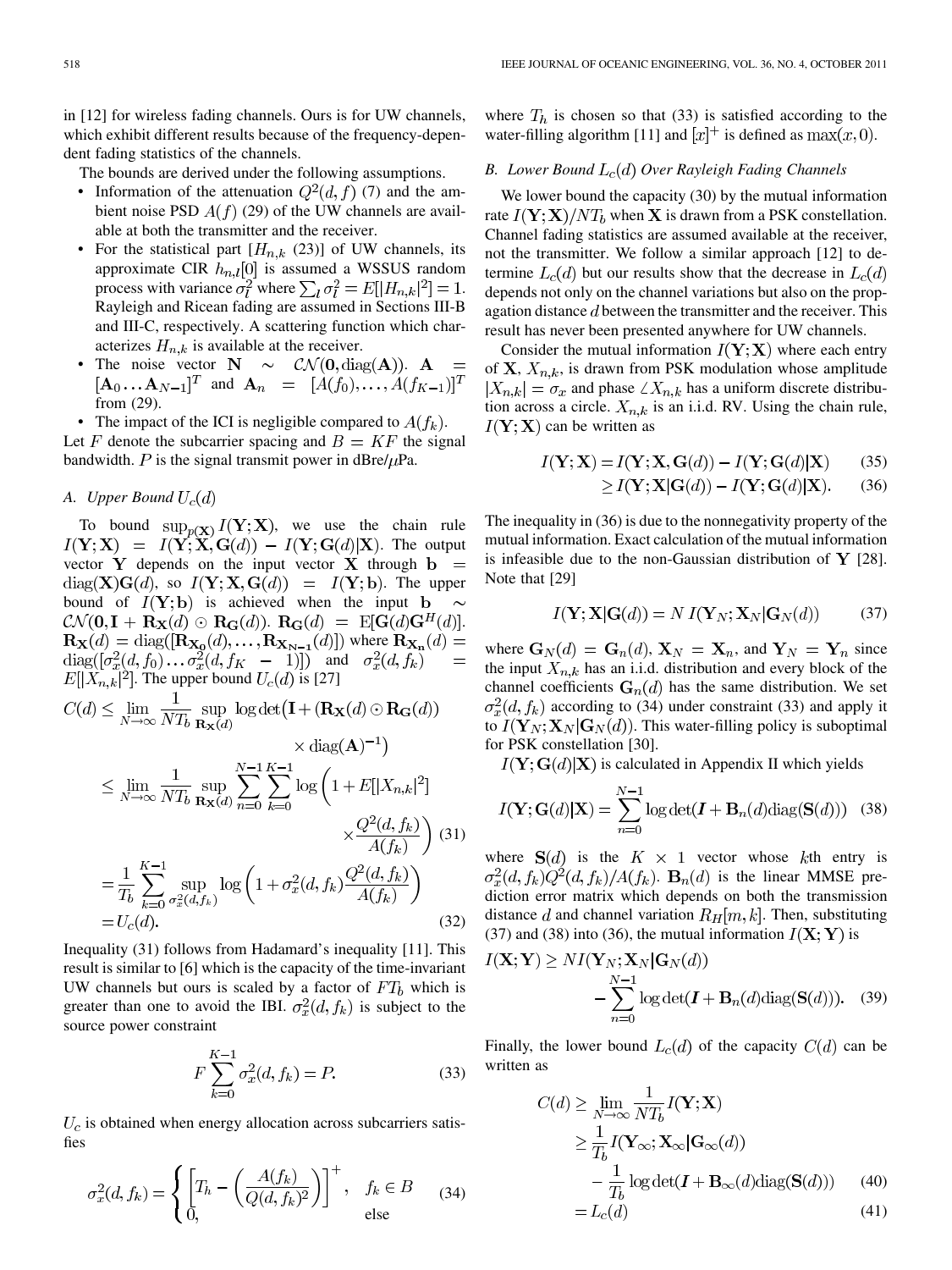where  $\mathbf{B}_{\infty}(d)$  is calculated given infinite past channel symbols. From (40), unlike [12] and [19], channel scattering function is not explicit but lies within  $\mathbf{B}_{\infty}(d)$ .

## *C. Lower Bound L<sub>c</sub>(d) Over Ricean Fading Channels*

We extend our lower bound results to Ricean fading channels. Let  $\rho$  denote a Ricean fading parameter which is the ratio of the fixed to a scatter part.  $\rho$  is assumed independent of the transmission distance  $d$  and identical for every delay path. The approximate CIR  $h_{n,l}[0]$  of the *l*th path is modeled as

$$
h_{n,l}[0] = \sigma_l(A_l e^{j\phi_l} + s_{n,l})
$$
\n(42)

where

$$
\rho = \frac{A_l^2}{E[|s_{n,l}|^2]}
$$
(43)

and

$$
A_l^2 = \frac{\rho}{\rho + 1}, \quad E[|s_{n,l}|^2] = \frac{1}{\rho + 1}.
$$
 (44)

 $E[|h_{n,l}[0]|^2] = \sigma_l^2$ .  $\phi_l$  is assumed uniformly distributed from  $-\pi$  to  $\pi$  and uncorrelated across different delay paths. We follow the same approach to derive the lower bound as in Section III-B. For  $h(Y)$ , using (42),  $H_{n,k}$  is

$$
H_{n,k} = \sum_{l=0}^{L-1} \sigma_l A_l e^{j\phi_l} e^{-j2\pi lk/K} + \sum_{l=0}^{L-1} \sigma_l s_{n,l} e^{-j2\pi lk/K}.
$$
 (45)

From (45), sum of the scatter part follows  $\mathcal{CN}(0,1/(\rho+1))$ . This causes  $H_{n,k} \sim \mathcal{CN}(D_k, 1/(\rho + 1))$  where .

For  $h(Y|X)$ , we assume that the receiver can successfully track the fixed part  $A_l \exp(j\phi_l)$  and the autocorrelation function of the approximate CIR is

$$
E[h_{n,l}[0]h_{n',l'}^*[0]] = (A_l^2 + R_s[n - n', l]) \sigma_l^2 \delta[l - l'] \quad (46)
$$

where  $R_s[n-n',l] = E[s_{n,l}s_{n',l}^*]$ . Then, apply (46) to calculate  $\mathbf{B}_n(d)$  and obtain  $h(\mathbf{Y}|\mathbf{X})$ .

#### IV. SIMULATION RESULTS

We examine the capacity upper bound  $U_c(d)$  and lower bound  $L_c(d)$  of OFDM systems over frequency-dependent UW fading channels as a function of the distance  $d$  between the transmitter and the receiver. The UW fading channel  $G_{n,k}$  is modeled by two parts: the attenuation  $Q^2(d, f_k)$  and statistical  $H_{n,k}$  parts. The attenuation part is explained in Section II-B1. For the statistical part of the UW channel, the delay profile of the scattering function is assumed exponentially decaying whose maximum delay spread  $\tau_m$  is set where the first and last arrival paths have 10-dB power difference. In the Doppler profile of the scattering function, its range is determined by  $f_d$ , the 3-dB bandwidth of the frequency response, and its shape will be discussed in Section IV-A. For  $A(f_k)$ , the shipping activity  $s = 0.5$ , and wind speed  $w = 10$  m/s. For the OFDM transmitter, OFDM symbols are transmitted at frequency beyond 1 KHz. Frequencies below 1 KHz are excluded since the data rate would increase very slightly from those bands. Energy allocation across transmit bandwidth  $B<sub>c</sub>(d)$  is implemented using (34) subject to power constraint (33).  $P = 145$  dBre/ $\mu$ Pa and Rayleigh fading are assumed unless stated otherwise.

*1) Limitations Due to the ICI:* Because of the attenuation  $Q^2(d, f_k)$ , the variance of the ICI  $\sigma_I^2(d, f_k)$  is frequency dependent. Using an approach similar to [26], its variance at the  $k$ th subcarrier is

$$
\sigma_I^2(d, f_k) = \frac{1}{K} \sum_{k' \neq k} \sigma_x^2(d, f_{k'}) Q^2(d, f_{k'}) Z(k - k') \tag{47}
$$

where

 $Z(k-k')$ 

$$
= \sum_{q=-(K-1)}^{K-1} \left(1 - \frac{|q|}{K}\right) \sum_{l=0}^{L-1} R_{h_0}[q, l] e^{-j2\pi (k - k')q/K}.
$$
 (48)

 $R_{h_0}[m-m', l-l'] = E[h_0[m, l]h_0^*[m', l']$  and  $\sigma_x^2(d, f_k) =$  $E[|X_{n,k}|^2]$  is the energy allocation to kth subcarrier based on the physical properties available at the transmitter as mentioned in Section III.

Our model assumes the ICI variance (47) is negligible compared to that of the ambient noise  $A(f_k)(29)$ . In the simulation, we limit the ICI variance to be at least 3 dB lower than  $A(f_k)$ . From (47), the ICI variance depends on  $Q^2(d, f_k)$ ,  $\sigma_x^2(f_k)$  and the ranges and shape of the scattering function. We focus on two types of the scattering function: AR-1 and uniform whose 3-dB bandwidth is equal to  $\lambda_d$ . Let  $S_1[l, \lambda]$  and  $S_2[l, \lambda]$  denote the AR-1 and uniform scattering functions of  $h_{n,l}[0]$  given by

$$
S_1[l, \lambda] = \frac{\sigma_l^2}{|1 - \alpha_l e^{-j2\pi\lambda}|^2}, \quad \lambda \in [-0.5, 0.5] \tag{49}
$$

$$
S_2[l,\lambda] = \begin{cases} \frac{\sigma_l^2}{(2\lambda_d)}, & |\lambda| \le \lambda_d \\ 0, & \lambda_d < |\lambda| \le 0.5. \end{cases}
$$
 (50)

 $\alpha_l$  from (49) is obtained by solving

$$
\frac{1}{|1 - \alpha_l e^{-j2\pi\lambda_d}|^2} = \frac{1}{2(1 - \alpha_l)^2}.
$$
 (51)

Note that  $(f_d, \tau_m)$  of  $S_c(\tau, \nu)$  is related to  $(L, \lambda_d)$  of  $S_h[l, \lambda]$ by  $L = \lceil \tau_m B_c(d) \rceil$  and  $\lambda_d = f_d T_b$  where  $B_c(d)$  is the signal bandwidth from (34).  $S_1[l, \lambda]$  and  $S_2[l, \lambda]$  represent severe and mild channel variations, respectively. These scattering functions are assumed unchanged over the transmission ranges of interest.

Fig. 3 displays variance of the ICI at their widest spread of both scattering functions when  $d = 5$  km such that its variance is at least 3 dB lower than that of the ambient noise for most of the transmission bandwidth. For the AR-1 model,  $\tau_m = 1$  ms and  $f_d = 1$  Hz. For the uniform model,  $\tau_m = 5$  ms and  $f_d =$ 7 Hz. These  $(f_d, \tau_m)$  give the maximum channel variations that can be used in our derivation described in Section III when  $d =$ 5 km. Since the ICI is lower at longer distances due to stronger attenuation, these  $(f_d, \tau_m)$  will be used as channel variation limitations for  $d \geq 5$  km. Notice that  $S_2[l, \lambda]$  occupy wider ranges of  $(f_d, \tau_m)$  compared to  $S_1[l, \lambda]$ . This is due to the more severe impact on the ICI of the AR-1 model than the uniform model.

We notice that the 3-dB gap is violated when signal bandwidth is greater than 31 kHz. These account for only 0.39% of the total signal energy and have negligible impact on the capacity as justified in Appendix I.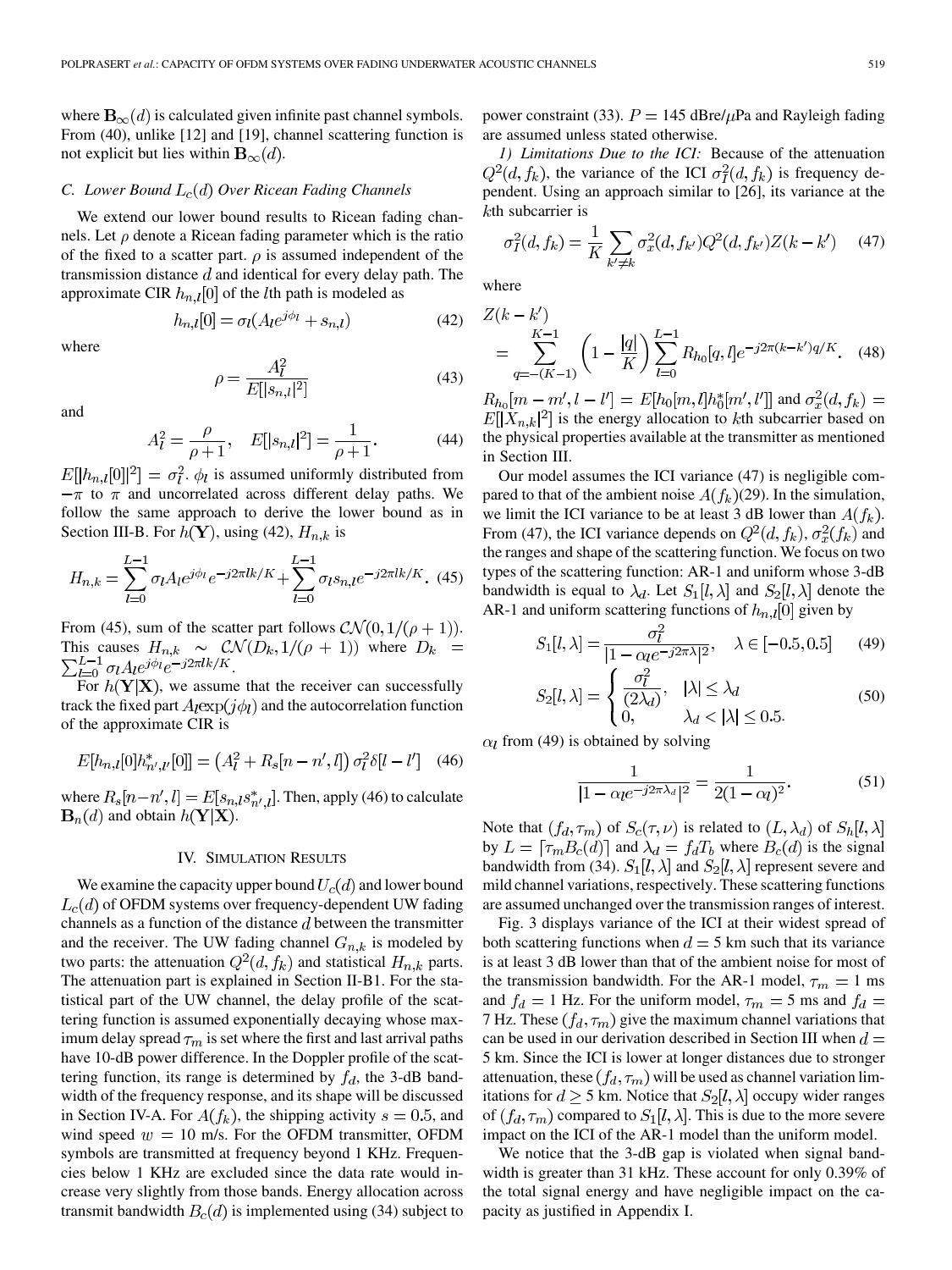

Fig. 3. PSD of the received signal  $(Q^2(d, f_k)\sigma_x^2(f_k))$ , ambient noise  $(A(f_k))$ , and the ICI variance of the AR-1 and uniform scattering functions at  $d = 5$  km.



Fig. 4.  $U_c(d)$  and  $L_c(d)$  versus bandwidth when  $d = 5$  km for AR-1 model.

Under these limits, the subcarrier spacing  $F$  and OFDM symbol interval  $T_b$  are determined as follows. For the AR-1,  $F = 1/\tau_m/2 = 500$  Hz and  $T_b = (1/F) + \tau_m = 15$  ms. For the uniform model,  $F = 100$  Hz and  $T_b = 3$  ms. This guarantees that  $F$  is less than the channel coherence bandwidth  $(1/\tau_m/2)$  with no IBI.

*2) Impact of the Signal Bandwidth:* Fig. 4 shows the impact of the signal bandwidth B on  $U_c(d)$  and  $L_c(d)$  for  $S_1[l, \lambda]$ . From the figure, both  $U_c(d)$  and  $L_c(d)$  increase as a function of signal bandwidth  $B$  and remain fixed when  $B$  is greater than a certain value. We define this value as the capacity-maximizing bandwidth  $B<sub>c</sub>(d)$  which is a signal bandwidth that maximizes both  $L_c(d)$  and  $U_c(d)$ . Both  $L_c(d)$  and  $U_c(d)$  remain fixed for  $B > B<sub>c</sub>(d)$  since no information is sent at frequencies beyond  $B<sub>c</sub>(d)$ . The gap is rather wide due to the limited mutual information that can be conveyed by the PSK constellation.

*3) Impact of the Ranges and Shape of the Scattering Function:* Figs. 5 and 6 show the impact of the ranges of  $(f_d, \tau_m)$  on  $L_c(d)$  over the distance for  $S_1[l, \lambda]$  and  $S_2[l, \lambda]$ , respectively. In both figures, the left column exhibits the impact of varying

 $f_d$  while the right column exhibits the impact of varying  $\tau_m$ . The upper row displays  $U_c(d)$  and  $L_c(d)$  as a function of the transmission distance. Also shown are their corresponding capacity maximizing bandwidth  $B<sub>c</sub>(d)$  and results from the AWGN channel [6]. The lower row displays the gap between  $L_c(d)$  and  $U_c(d)$ , exhibited as the ratio of  $L_c(d)$  to  $U_c(d)$ . As expected, the ratio between  $L_c(d)$  and  $U_c(d)$  increases as either  $f_d$  or  $\tau_m$  increases. The ratio could be as high as 0.42 as shown in Fig. 6 when  $d = 5$  km. This is due to the higher prediction error influenced by stronger channel variations.

We compare the impact of the shape of the scattering function in Fig. 7 when  $f_d = 1$  Hz and  $\tau_m = 1$  ms. We set  $F = 500$ kHz and  $T_b = 15$  ms. From the figure,  $L_c(d)$  from  $S_1[l, \lambda]$  is lower than that of  $S_2[l, \lambda]$  as shown in Fig. 7(a). From Fig. 7(b), the ratio  $L_c(d)/U_c(d)$  for  $S_1[l, \lambda]$  is approximately within 0.42–0.65 while that of  $S_2[l, \lambda]$  is more than 0.60.

*4) Impact of Over Ricean Fading Channels:* Fig. 8 shows the upper and lower bounds to the channel capacity over Ricean fading channels. The Ricean fading parameter  $\rho$  is set to  $-5$ , 0, 5, and 10 dB, identical for every path and independent of the distance. The Doppler spread profile of the scatter part  $[R_s[n, l]]$ from (46)] is assumed uniformly distributed. The fixed part is perfectly known at the receiver. From the figure, the gap between the upper and lower bounds decreases as  $\rho$  increases which is due to the reduced power in the scatter part of the channel.

*5) Impact of the Transmission Distance:* From Figs. 5 and 6, both  $U_c(d)$  and  $L_c(d)$  decrease at longer distance owing to strong channel attenuation which determines  $B_c(d)$ . The ratio between  $L_c(d)$  and  $U_c(d)$  tends to increase at either short ( $d \leq$ 5 km) or very long ( $d \ge 65$  km) distance. The gap at a short transmission distance is due to the energy wasted because of the PSK constellation while the gap at a very long distance is due to the higher prediction error because of the stronger attenuation.

*6) Impact of the Transmit Power:* Fig. 9 exhibits the impact of the transmit power  $(P)$  on  $L_c(d)$  [Fig. 9(a)] and  $B_c(d)$ [Fig. 9(b)] for  $S_1[l, \lambda]$ .  $f_d$  is 1 Hz and  $\tau_m$  is 1 ms.  $U_c(d)$  is plotted as a reference. From the figure, a significant decrease in  $L_c(d)$ and  $B_c(d)$  occurs especially at the long distance. This shows that for data transmission at low power, a short distance or multiple short hops across the transducers are preferred to one long transmission.

## V. EXPERIMENTAL DATA

We investigate the capacity of OFDM systems using the scattering function from real UW environments measured from the RACE08 experiment. We select data from the receiving arrays which are 1000 m from the transducer. The array is a 12-element vertical array with 12-cm spacing between elements. 8-PSK signals are upsampled by a factor of ten and filtered by a square root raised-cosine filter with a rolloff factor 0.25. A block of data which contain 64 data symbols are transmitted every 28.7 ms. A guard period is inserted between blocks to avoid the IBI. The bandwidth is 4.8 kHz at 12-kHz carrier frequency. Fig. 10(a) shows a contour plot of the estimates of the scattering function and Fig. 10(b) shows their corresponding PDP of process I–IV obtained from four different measurement periods. The scattering function is estimated using the AR spectral estimator [31].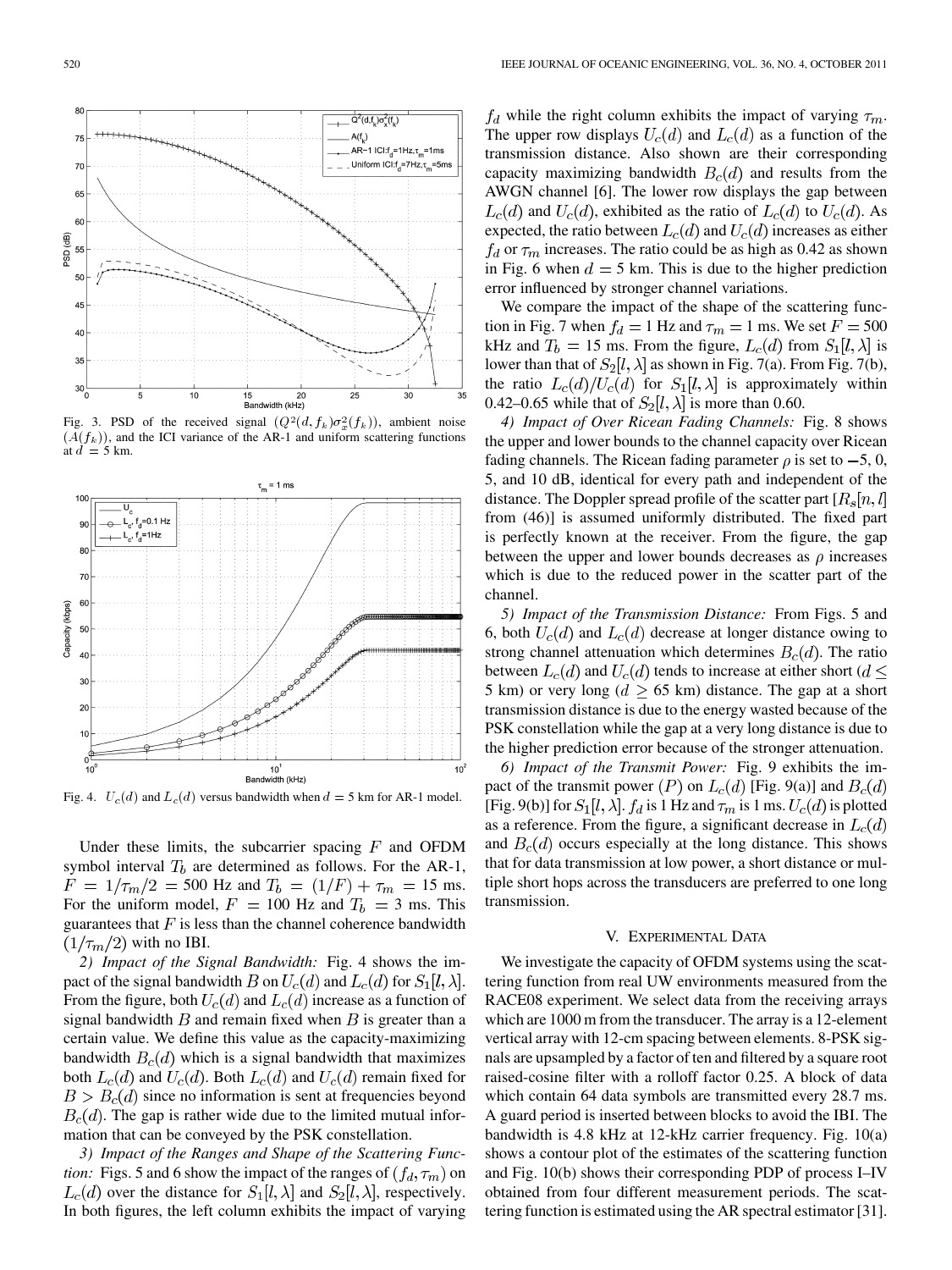

Fig. 5. Impact of the (a) Doppler spread  $f_d$  (left column) and (b) delay spread  $\tau_m$  (right column) on  $L_c(d)$  versus the distance and its corresponding  $L_c(d)/U_c(d)$  for the AR-1 scattering function.



Fig. 6. Impact of the (a) Doppler spread  $f_d$  (left column) and (b) delay spread  $\tau_m$  (right column) on  $L_c(d)$  versus the distance and its corresponding  $L_c(d)/U_c(d)$  for the uniform Doppler spread profile.

The sampling frequency in delay domain is 3.9 kHz and 35 Hz  $(1/28.7 \times 10^3)$  in the absolute time domain.

As shown in (22) in Section II-E, frequency-dependent UW fading channels consist of two parts: the attenuation and statistical parts. In this section, we use the estimate scattering function from RACE08 experiments to approximate the statistical



Fig. 7. Impact of the shape of the scattering function on (a)  $L_c(d)$  and (b)  $L_c(d)/U_c(d)$ .

part of the UW channel, i.e., the scattering function. The frequency selectivity due to the attenuation on the estimate scattering function is negligible because of small transmit bandwidth (4.8 kHz). The approximation of the estimate scattering function is divided into two parts: the PDP and Doppler spectrum.

*1) PDP:* Based on the observations sampled at 3.9 kHz, we fit the PDP using linear interpolation. The PDP ends when the power difference between the first and last paths is less than  $-10$ dB as confirmed by the experiment.

*2) Doppler Spectrum:* We model channel variation of each estimate tap delay (sampled at 3.9 kHz) by the  $AR-q_l$  process whose order  $q_l$  is calculated using the AIC [31] method. Note that data obtained in the absolute time domain are sampled at 35 Hz. Let  $q_l$  and  $\mathbf{a}_l = [a_1 \cdots a_{q_l}]$  denote the AR- $q_l$  order and predictor coefficients of the estimate  $l$ th delay path. We approximate the arrival paths which arrive between the estimate  $l$ th and  $(l + 1)$ th delay paths to share the same AR- $q_l$  order and  $q_l$  predictor coefficients with the *l*th path.

We calculate  $U_c(d)$  and  $L_c(d)$  of the OFDM systems under UW channels whose statistical properties are approximated from RACE08 experiment. These approximate statistical properties are assumed unchanged over the transmission range of interest. The attenuation and the ambient noise PSD are modeled using the same parameters as mentioned in Section IV. Power is set at 145 dBre/ $\mu$ Pa and energy allocation across the bandwidth  $B_c(d)$  is calculated using (34). Fig. 11(a) shows  $L_c(d)$  and  $U_c(d)$  from process I–IV over a range of the distance. Their corresponding  $L_c/U_c$  are displayed in Fig. 11(b). From the results, process II yields the best performance while process IV yields the worst. This is due to high Doppler spread at the dominant arrival paths in process IV while process II experiences smallest Doppler spread for almost every arrival path as shown in Fig. 10. Processes I and III exhibit similar results although process III is slightly worse since more dominant paths experience stronger Doppler spread compared to process I.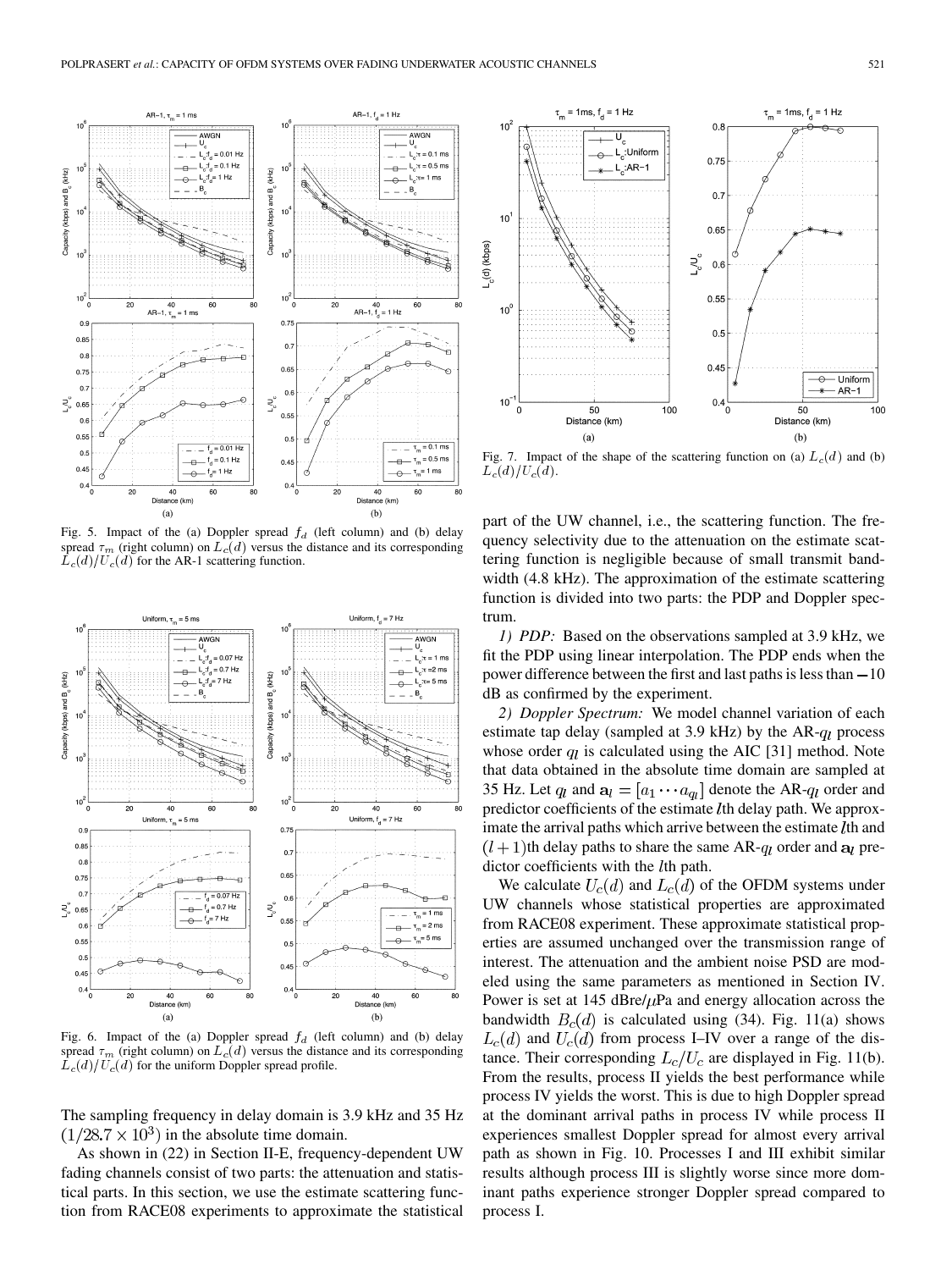

Fig. 8. Upper and lower bounds to the channel capacity over (a) Ricean fading channels and (b) its corresponding  $L_c(d)/U_c(d)$ .  $f_d = 7$  Hz and  $\tau_m = 5$  ms with uniform Doppler spread profile.



Fig. 9. Impact of the transmit power  $(P)$  on (a)  $L_c(d)$  and (b)  $B_c(d)$ .



Fig. 10. (a) The scattering function estimates and (b) their corresponding normalized PDP from four different measurement periods.



## APPENDIX I ICI JUSTIFICATION

To investigate the ICI impact, we ran a simulation assuming that the ICI behaves as an independent complex Gaussian RV. Therefore, the total noise accumulated in the simulation is the ICI plus the ambient noise. From (1), by including the ICI, the received signal  $Y_{n,k}$  can be written as

$$
Y_{n,k} = G_{n,k}(d)X_{n,k} + C_{n,k} + N_{n,k}
$$
  
=  $G_{n,k}(d)X_{n,k} + Z_{n,k}$  (52)

where  $Z_{n,k}$  is the complex Gaussian noise consisting of the ambient and ICI noise whose variance is equal to  $E[|C_{n,k}|^2]$  +  $A(f_k)$ . Using this assumption, we calculate the mutual information and present the upper  $(U_c(d))$  and lower  $(L_c(d))$  bounds as a function of bandwidth in Fig. 12. The distance between the

Fig. 11. (a)  $L_c(d)$ ,  $U_c(d)$  and (b) its corresponding  $L_c(d)/U_c(d)$  over experimental UW fading channels.

transmitter and the receiver is 5 km. This distance gives highest ICI variance since longer distance means higher attenuation resulting in lower ICI. This figure can be compared with Fig. 4. From Fig. 12, when  $f_d = 1$  Hz, because of the ICI,  $U_c(d)$  is reduced by 5.89% and  $L_c(d)$  is reduced by 3.03%. Moreover, the ratio  $L_c(d)/U_c(d)$  when taking into account the ICI is 0.439 while the ratio  $L_c(d)/U_c(d)$  without the ICI is 0.426. For  $f_d =$ 0.1 Hz,  $U_c(d)$  is reduced by 0.68% due to the ICI while  $L_c(d)$ is reduced by 0.47%.

In conclusion, we have shown that by taking into account the ICI as an additive complex Gaussian noise,  $U_c(d)$  is reduced by at most 5.89% while  $L_c(d)$  is reduced by at most 3.03%. This reduction is quite small and has little impact on the overall performance, and justifies our ICI setting.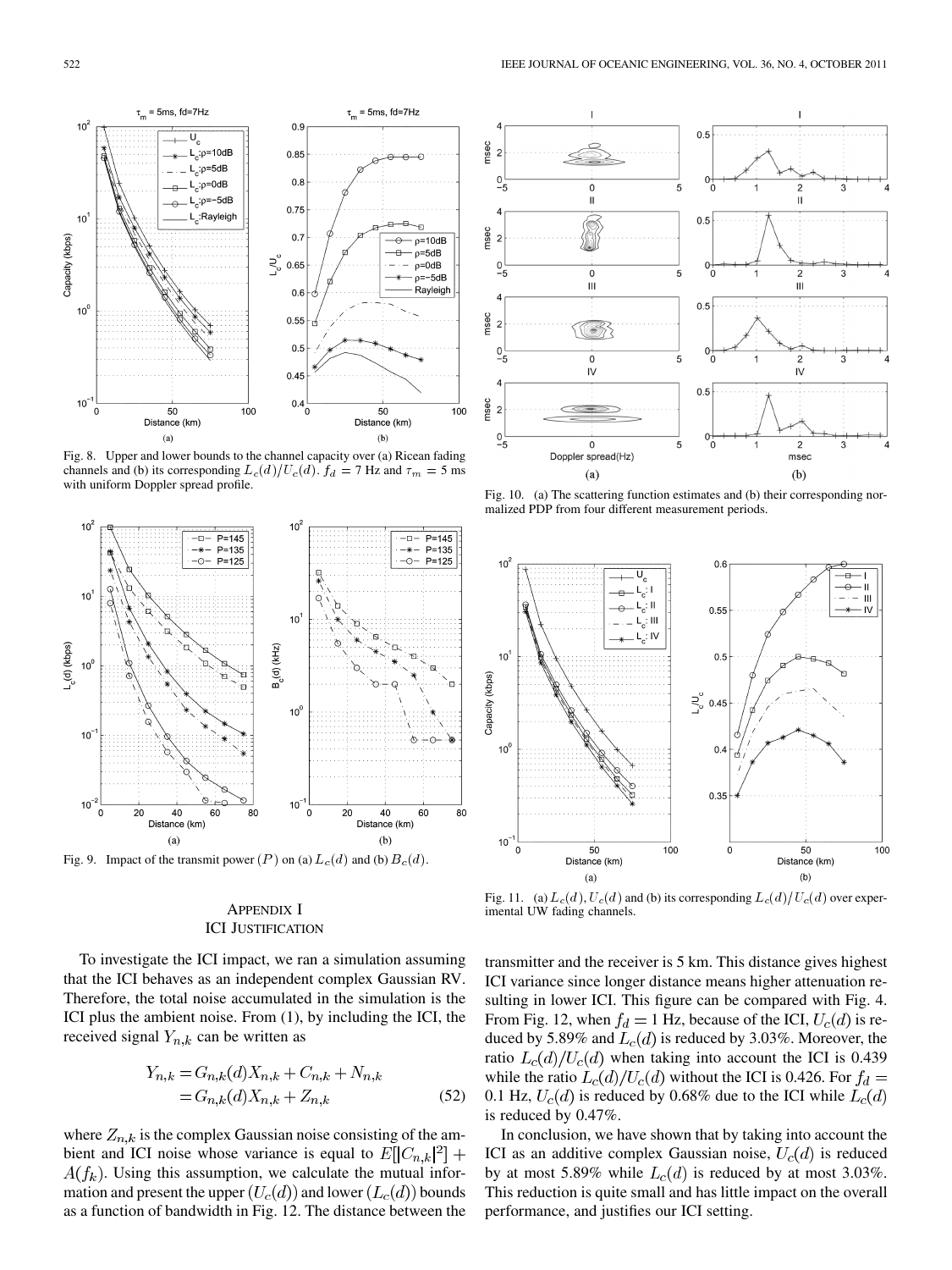

Fig. 12. Impact of the ICI on  $U_c(d)$  and  $L_c(d)$  versus bandwidth when  $d = 5$ km for AR-1 model.

## APPENDIX II  $I(Y; G(d)|X)$  DERIVATION

To calculate  $I(Y; G(d)|X)$ , use the chain rule of the differential entropy [11]

$$
I(\mathbf{Y}; \mathbf{G}(d)|\mathbf{X})
$$
  
=  $h(\mathbf{Y}|\mathbf{X}) - h(\mathbf{Y}|\mathbf{G}(d), \mathbf{X})$   
=  $h(\mathbf{Y}_0, \mathbf{Y}_1, ..., \mathbf{Y}_{N-1}|\mathbf{X}) - N \sum_{k=0}^{K-1} \log(\pi e A(f_k))$   
=  $\sum_{n=0}^{N-1} h(\mathbf{Y}_n | \mathbf{Y}_0 ... \mathbf{Y}_{n-1}, \mathbf{X}) - N \sum_{k=0}^{K-1} \log(\pi e A(f_k))$  (53)  
where

where

$$
h(\mathbf{Y}_n|\mathbf{Y}_0 \dots \mathbf{Y}_{n-1}, \mathbf{X}) \triangleq \log ((\pi e)^K \det (\text{Cov}[\mathbf{Y}_n|\mathbf{Y}_0 \dots \mathbf{Y}_{n-1}, \mathbf{X}])) . \quad (54)
$$

To calculate  $Cov[Y_n|Y_0 \cdots Y_{n-1}, X]$ , we begin with the mean

$$
E[\mathbf{Y}_n | \mathbf{Y}_0 \dots \mathbf{Y}_{n-1}, \mathbf{X}]
$$
  
= diag( $\mathbf{X}_n$ )E [ $\mathbf{G}_n(d)$  |  $\mathbf{Y}_0, \dots, \mathbf{Y}_{n-1}, \mathbf{X}$ ] (55)

$$
= (\text{diag}(\mathbf{X}_n)\mathbf{Q}(d))\,\hat{\mathbf{H}}_n(d) \tag{56}
$$

where (55) and (56) are obtained using  $Y_n = \text{diag}(X_n)$  $G_n(d) + N_n$  extracted from (2) and (27), respectively.  $\mathbf{H}_n(d) = E[\mathbf{H}_n(d)|\mathbf{Y}_0,\dots\mathbf{Y}_{n-1},\mathbf{X}]$  is the MMSE channel estimate given the current and past detected symbols and can be written as the 1-step output of the linear  $K \times K$  multiple-input–multiple-output (MIMO) predictor filter of length  $J$ 

$$
\widehat{\mathbf{H}}_n(d) = \sum_{j=1}^J \mathbf{E}_j(d) \widetilde{\mathbf{H}}_{n-j}(d). \tag{57}
$$

 $\widetilde{\mathbf{H}}_n(d) = [\widetilde{H}_{n,0}(d) \cdots \widetilde{H}_{n,K-1}(d)]^T$  and  $\mathbf{E}_j(d)$  is the predictor coefficient of size  $K \times K$ . With OFDM input/output relationship (1), the observation  $H_{n,K-1}(d)$  is obtained by

$$
\widetilde{H}_{n,k}(d) = \frac{Y_{n,k}}{X_{n,k}Q(d,f_k)} = H_{n,k} + \frac{N_{n,k}}{X_{n,k}Q(d,f_k)}.
$$
 (58)

Then, from (56), Cov[
$$
\mathbf{Y}_n | \mathbf{Y}_0 \cdots \mathbf{Y}_{n-1}, \mathbf{X}
$$
] is  
\n
$$
Cov[\mathbf{Y}_n | \mathbf{Y}_0 \cdot s \mathbf{Y}_{n-1}, \mathbf{X}]
$$
\n
$$
\triangleq E\left[ \left( \mathbf{Y}_n - (\text{diag}(\mathbf{X}_n) \mathbf{Q}(d)) \hat{\mathbf{H}}_n(d) \right) \times \left( \mathbf{Y}_n - (\text{diag}(\mathbf{X}_n) \mathbf{Q}(d)) \hat{\mathbf{H}}_n(d) \right)^H \right]
$$
\n
$$
= (\text{diag}(\mathbf{X}_n) \mathbf{Q}(d)) \mathbf{B}_n(d) (\text{diag}(\mathbf{X}_n^*) \mathbf{Q}(d)) + \text{diag}(\mathbf{A}_n)
$$
\n(59)

where  $B_n(d)$  is the linear MMSE prediction error matrix obtained using the orthogonality principles  $E[(\mathbf{H}_{n} \mathbf{H}_{n}(d)$ ) $\mathbf{H}_{n-i}(d)$  = 0, which yields

$$
\mathbf{B}_n(d) = E[(\mathbf{H}_n - \hat{\mathbf{H}}_n(d))(\mathbf{H}_n - \hat{\mathbf{H}}_n(d))^H]
$$
  
=  $\mathbf{R}_{\mathbf{H}}(0) - \sum_{j=1}^J \mathbf{E}_j(d)\mathbf{R}_{\mathbf{H}}(-j)$  (60)

where the  $(i, j)$ th entry of  $\mathbf{R}_{\mathbf{H}}(m)$  is  $R_H[m, i - j] =$  $E[H_{m'+m,i}H_{m',j}^*].$  To solve  $\mathbf{E}_j(d)$  and  $\mathbf{B}_n(d)$ , using the orthogonality principle  $\mathbf{R}_{\mathbf{H}}(m)$  yields

$$
\mathbf{R}_{\mathbf{H}}(m) = \sum_{j=1}^{J} \mathbf{E}_{j}(d)(\mathbf{R}_{\mathbf{H}}(m-j) + \mathbf{\Gamma}_{V}(d)\delta(m-j)),
$$
  

$$
m = 1, ..., J \quad (61)
$$

where  $\Gamma_V(d) = \text{diag}(\mathbf{A}_n)(\mathbf{Q}(d)\mathbf{R}_{\mathbf{X}_n}(d))^{-1}$ . Combining (61) and  $(60)$ , the general form of the Jth-order multichannel normal equation is

$$
B_{\mathbf{n}} = R_{\mathbf{H}} E \tag{62}
$$

where  $B_{\mathbf{n}} = [\mathbf{B}_n(d) + \mathbf{\Gamma}_V(d), 0]$ <sup>T</sup>, , and  $R_H$  is a block-Toeplitz matrix which consists of  $(J+1) \times (J+1)$  block entries of a  $K \times K$  matrix  $\mathbf{R}_{\mathbf{H}}(m)$ . Solving (62) to obtain a set of the predictor coefficient  $\mathbf{E}_1(d), \ldots, \mathbf{E}_J(d)$  and  $\mathbf{B}_n(d)$  can be done using multichannel Levinson algorithm [31]. Note that from (60),  $\mathbf{B}_n(d)$  depends on both the transmission d and channel variations  $R_H[m, k]$ .

Substituting (59) into (54) and into (53) so that  $I(Y; G(d)|X)$  can be written as

$$
I(\mathbf{Y}; \mathbf{G}(d)|\mathbf{X})
$$
  
=  $\sum_{n=0}^{N-1} \log \det (\mathbf{I} + \text{diag}(\mathbf{X}_n) \mathbf{B}_n(d) \text{diag}(\mathbf{X}_n^*) \text{diag}(\mathbf{A}_n)^{-1})$   
=  $\sum_{n=0}^{N-1} \log \det (\mathbf{I} + \mathbf{B}_n(d) \text{diag}(\mathbf{X}_n^*) \text{diag}(\mathbf{A}_n)^{-1} \text{diag}(\mathbf{X}_n))$   
(63)

$$
= \sum_{n=0}^{N-1} \log \det(\mathbf{I} + \mathbf{B}_n(d)\operatorname{diag}(\mathbf{S}(d))).
$$
 (64)

Equation (63) follows determinant identity  $\det(\mathbf{I} + \mathbf{X}\mathbf{Y})$  =  $\det(\mathbf{I} + \mathbf{Y}\mathbf{X})$ . The kth entry of the  $K \times 1$  vector  $\mathbf{S}(d)$  is  $\sigma_x^2(d, f_k)Q^2(d, f_k)/A(f_k).$ 

### ACKNOWLEDGMENT

The authors would like to thank Prof. J. Preisig for providing the data from the RACE08 experiment.